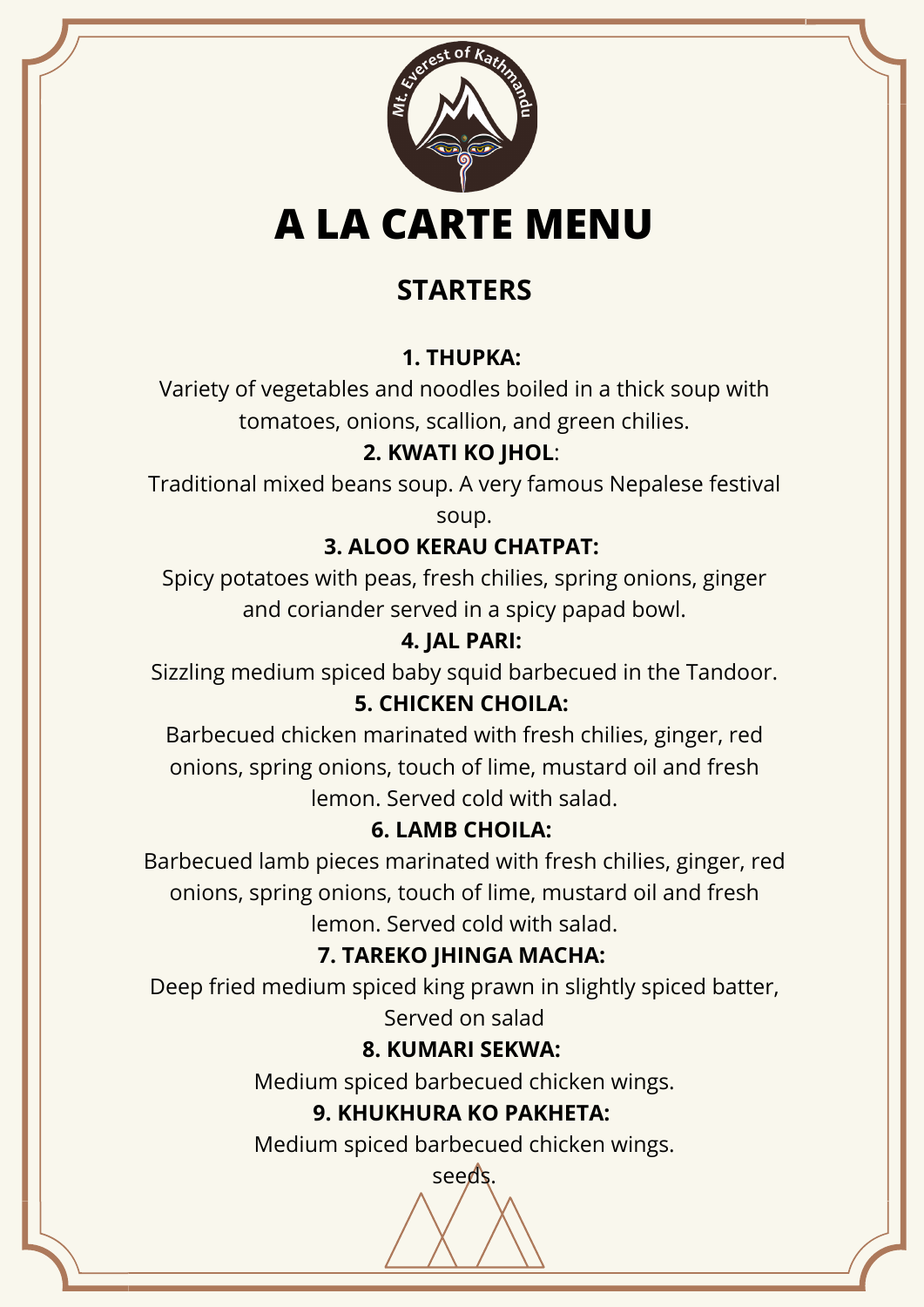#### **10. SABJI PAKORA:**

Mix vegetables in a light batter with cashew nuts, raisins, and

lavage

#### **11. MO: MO FOR TWO:**

Everest steamed dumplings, served with barbecued tomatoes and coriander chutney.

#### **12. KATHMANDU PLATTER FOR TWO:**

Chef's favorite selection of starters.

#### **13. CHEF'S KEBAB:**

Minced lamb marinated with Himalayan spices and grilled in tandoor served on bed of onions in sizzlers

#### **14. ONION BHAJI:**

Slices of onion golden deep fried in light batter with coriander seeds.

#### **15. KHASI KO BARA:**

Barbecued minced lamb balls cooked in a creamy tomato sauce and finished with fresh herbs

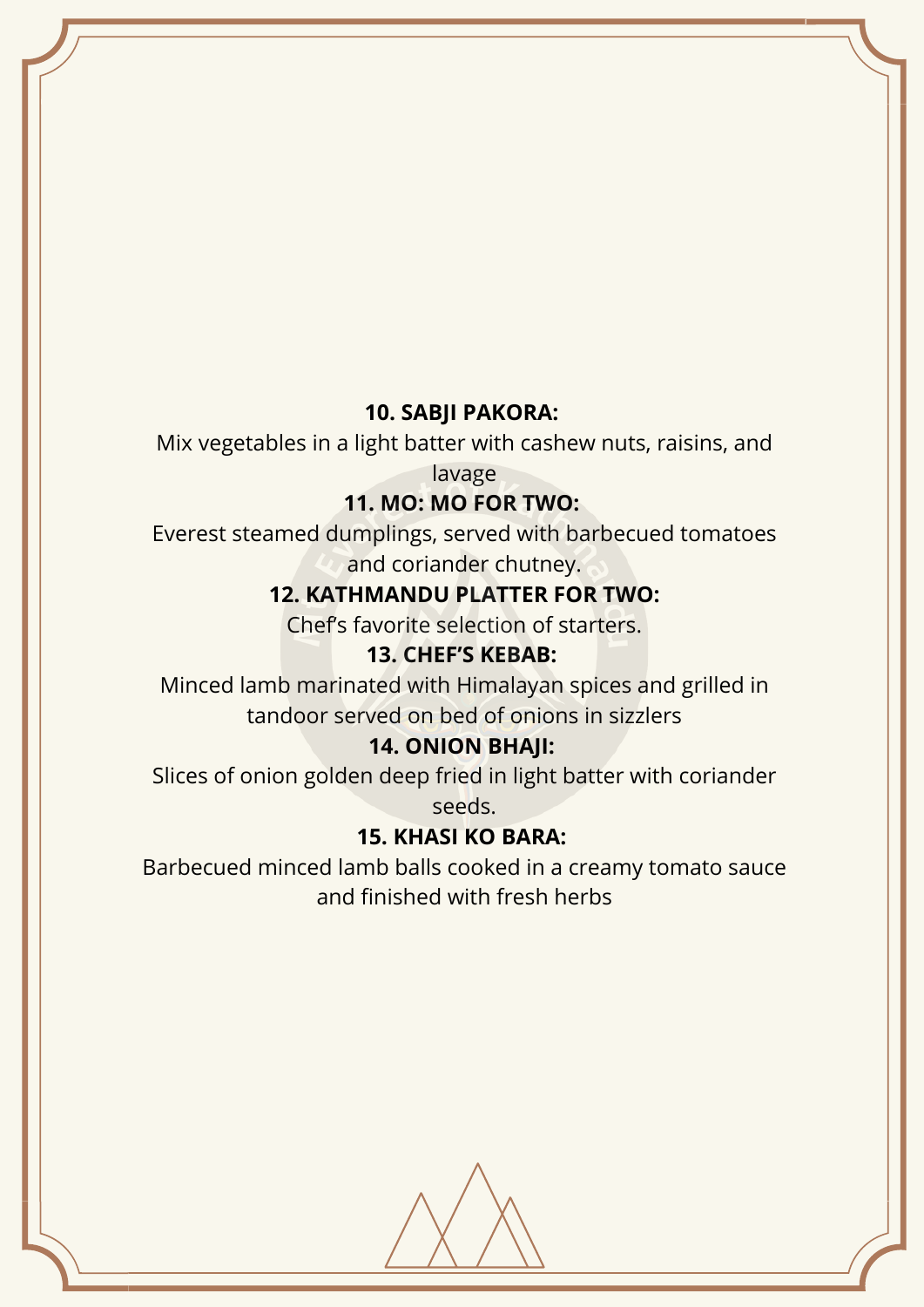# **MUKHYA KHANA (MAIN COURSE)**

#### **16. EVEREST SPECIAL MASALA:**

Cooked in special mild to medium masala sauce and finished with cream and cashew nuts sauce.

#### **17. GORKHALI:**

Yoghurt base spicy Himalayan dish with fresh chilies, coriander, ginger and touch of garlic

### **18. MT. EVEREST NEPALI CURRY:**

Traditional Nepali curry cooked with onion, tomato sauce and fresh herbs.

#### **19. PALAK RA MASU:**

Spinach cooked with fenugreek sauce and fresh herbs.

### **20. MAKHAN CHICKEN (BUTTER CHICKEN):**

Boneless tandoori chicken in a rich thick creamy masala sauce and butter.

### **21. KATHMANDU SPECIAL CHICKEN CHILLI:**

Lightly battered deep fried chicken with fresh chilies, onions, red peppers, and fresh herbs. A popular dish in Kathmandu

### **22. KATHMANDU SPECIAL LAMB CHILLI:**

Slices of lamb pan fried with onions, mix peppers, fresh chilies, ginger, and Nepali fresh spices.

### **23. KATHMANDU SPECIAL PRAWN CHILLI:**

Slightly battered king prawn pan fried with chunks of cashew nuts, onions, peppers, and special herbs. Served in sizzler

### **24. PORK OR CHICKEN TAREKO:**

Barbecued pork or chicken simply tossed in the pan with crunchy onions, mixed peppers, gingers, garlic, soy sauce and fresh herbs.

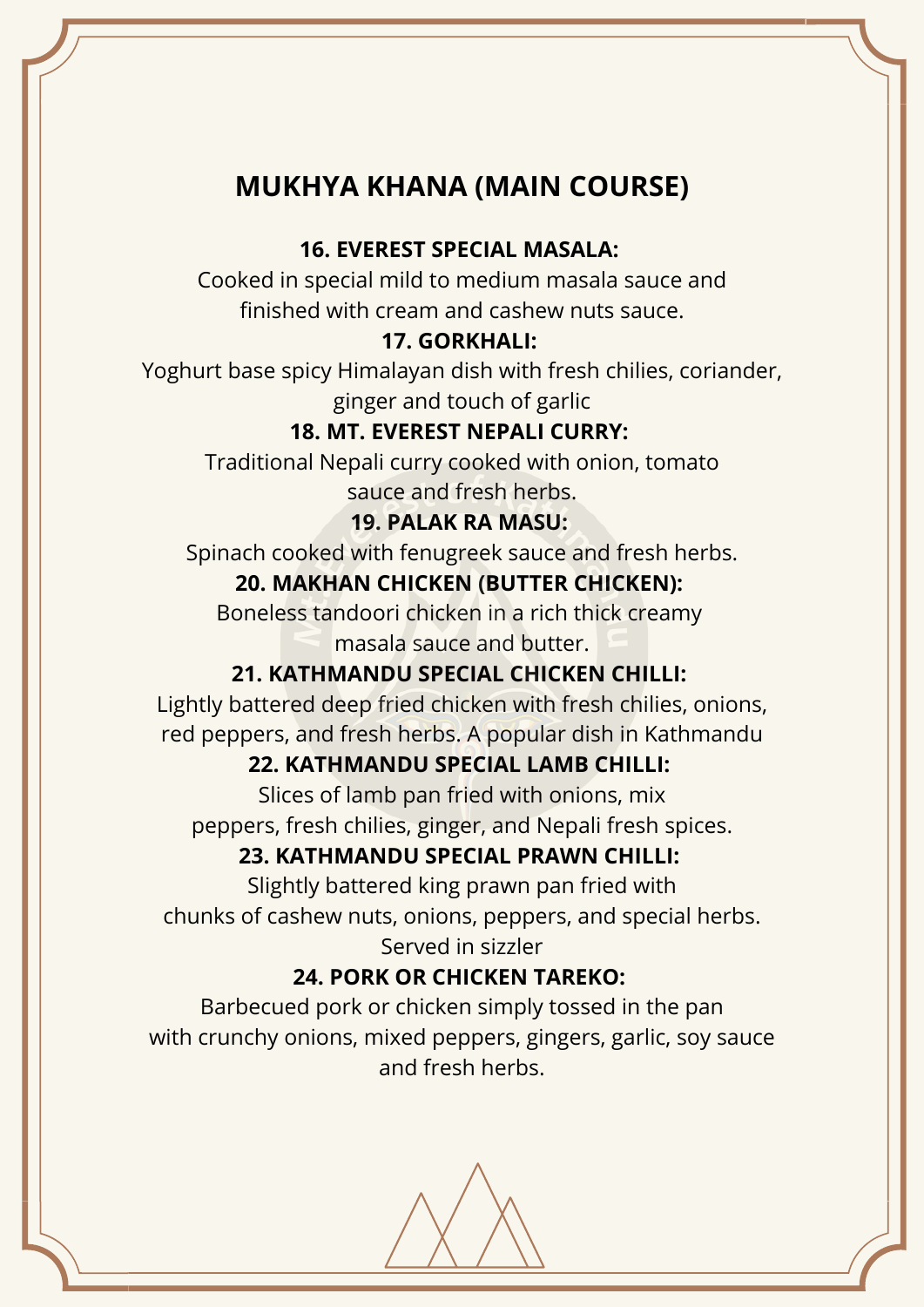#### **25. MONKFISH TAREKO:**

Barbecued spicy monkfish finished with crunchy onions and capsicum with soy sauce.

#### **26. MT. EVEREST BIRYANI:**

Rice based dish cooked with special spices, nuts, coconut powder and aromatic basmati rice with fresh spinach.

#### **27. CHOW-CHOW:**

Pan fried noodles with mixed vegetables and dash of soy sauce and fresh herbs.

### **28. RAJMA OR KERAU KEEMA:**

Home ground minced lamb cooked with red kidney organic beans and finished with fresh herbs.

#### **29. KEBAB COCKTAIL:**

Barbecued minced lamb finished in a creamy rich tomato sauce with mushroom, peppers and

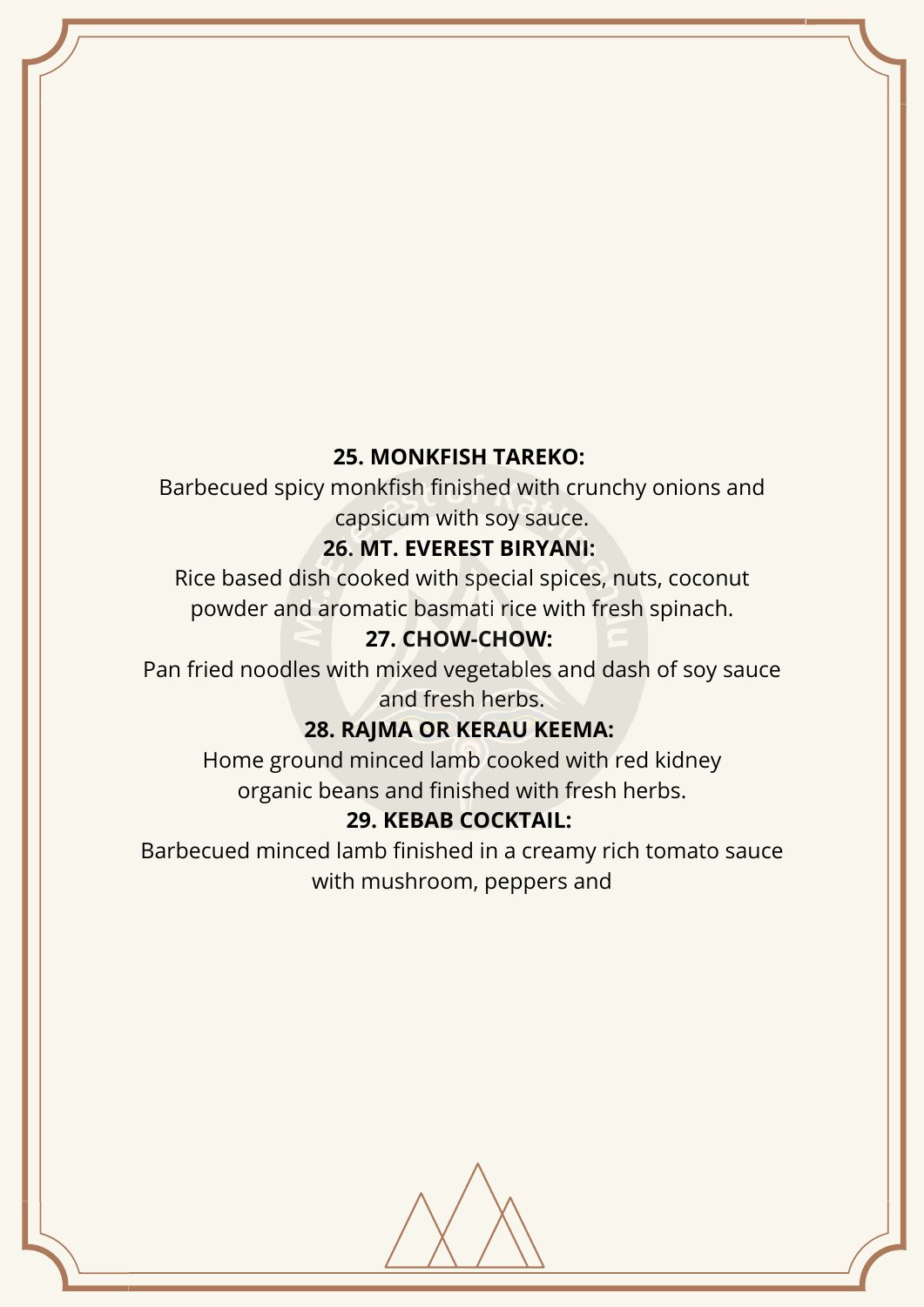# **ALL TIME FAVORITE (INDIAN CLASSIC)**

#### **30. TIKKA MASALA:**

Tomato based creamy sauce with grounded cashew nuts.

#### **31. KORMA:**

It is very mild dish cooked with coconut powder and butter for a rice, creamy texture with a touch of rose water.

#### **32. JALFREZI:**

A family hot dish prepared with chunks of capsicum onion, fresh green chilies, tomatoes, fresh lemon, and fresh herbs,

#### **33. ROGAN JOSH:**

Freshly prepared curry with onions, green peppers, ginger, mushroom, and green fresh herbs.

#### **34. DHANSAK:**

Combination of spices cooked with herbs and chickpea lentils. This dish is sweet and sour, garnish with fresh tomato and coriander.

#### **35. PASANDA:**

A very mild dish cooked with rice and creamy sauce with a dash of white wine and cashew nuts.

#### **36. MADRAS:**

Quite hot and spicy dish, highly flavored with ginger garlic, tomato, and lemon juice.

#### **37. VINDALOO:**

plenty of chilies, ginger, garlic, tomato, cooked with potatoes, aromatic herbs, and spices.

#### **38. BALTI:**

Chef special in Balti sauce cooked with pickle and yogurt.

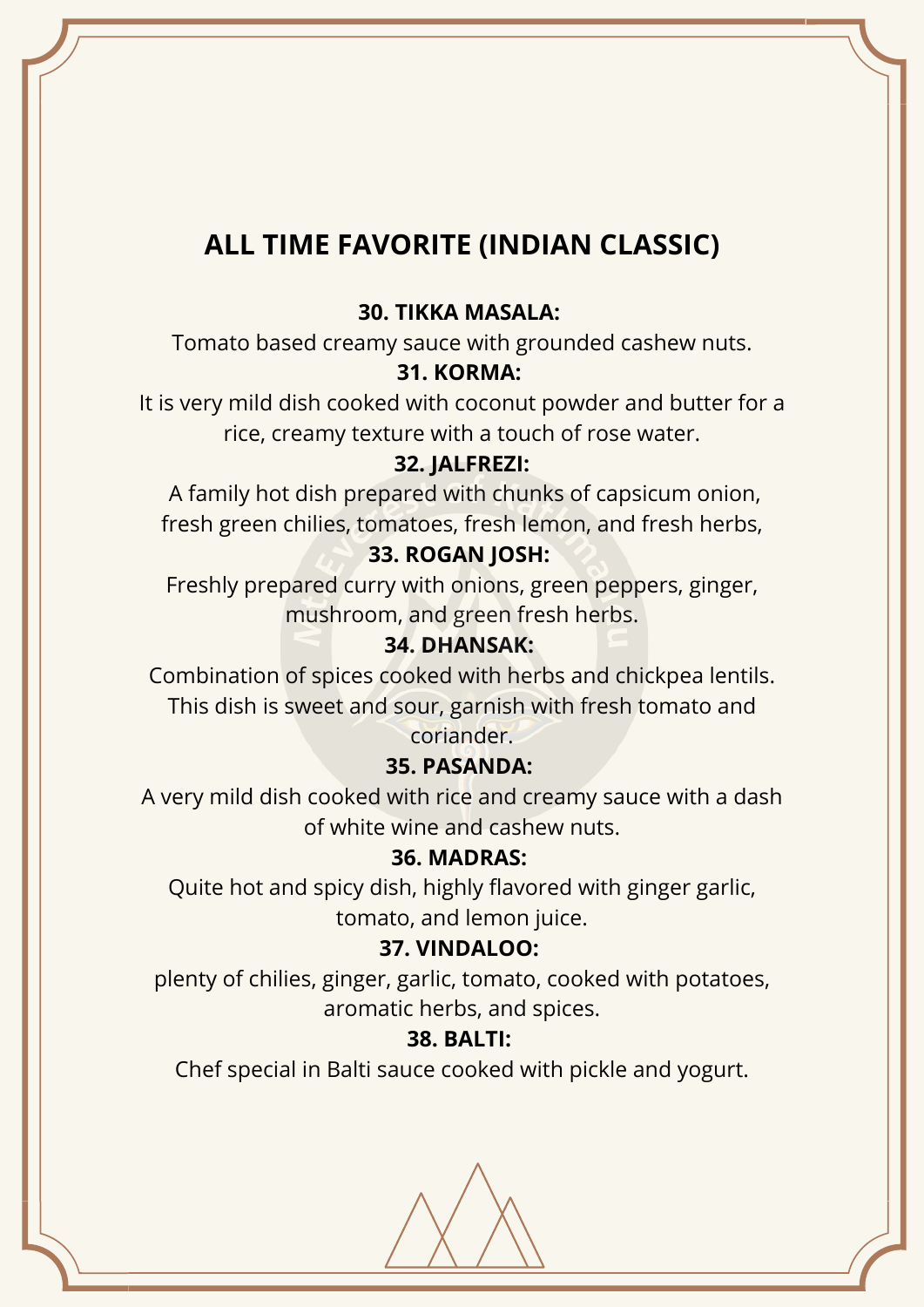# **CHULO KO PARIKAR (TANDOOR DISHES)**

### **39. SASLIK:**

Boneless meat marinated in homemade yogurt and spices, cooked in clay oven with onion, capsicum and fresh tomato.

### **40. BHEDA KO KARANG:**

Lamb chop marinated in home spices, cooked in a clay oven, and served in sizzler.

# **41. TANDOORI JUMBO KING PRAWNS:**

Jumbo prawn marinated overnight in spices and yogurt, cooked in tandoor.

### **42. MT. EVEREST MIX GRILL:**

Variety of mix grill: chicken sekuwa, pork sekuwa, lamb chop, jumbo prawn, and tandoori chicken legs.

### **43. HANS KO SIZZLER:**

Tandoori roasted duck finished with onion, peppers, and Himalayan spices.

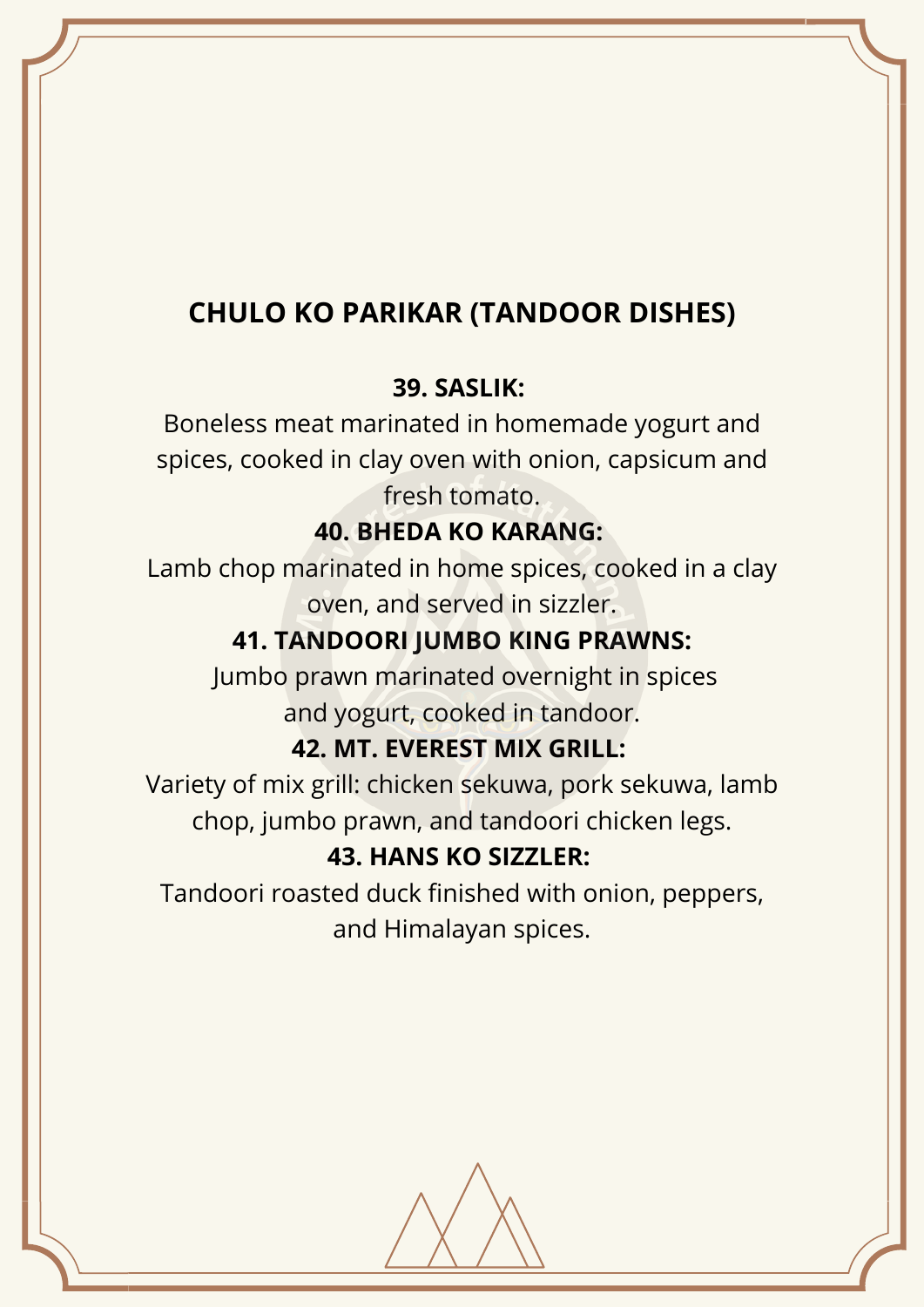# **SAHAKARI (VEGETARIAN)**

### **44. KERAU PANNER:**

Homemade cottage cheese and green peas cooked in tomato creamy sauce and finished with fresh herbs.

### **45. ALOO TAMA:**

Bamboo shoots, black-eyed beans and potato cooked in Nepalese spices with fresh tomatoes, ginger & garlic.

### **46. NAVRATNA CURRY:**

Traditional Nepalese mixed vegetable curry.

## **47. MT. EVEREST VEGETABLES:**

Mixed vegetables cooked in an onion creamy sauce.

### **48. MIX SAAG PAT:**

Fairly dry mixed vegetable with spinach sauce.

### **49. PANEER MIXED VEGETABLE MASALA:**

Cooked in a creamy rice tomato masala sauce.

# **SIDE DISHES**

### **50. ALOO CAULI:**

Fresh cauliflower and potato cooked in curry sauce, fresh herbs, and spices.

### **51. KALO DAL:**

Black lentils, the most famous in Nepalese home.

### **52. JHANAY KO DAL:**

Chickpea lentils with ginger, garlic, and fresh herb. **53. ALOO JEERA:**

Spicy fried potatoes with cumin seed and ginger.

### **54. CHANA MASALA:**

Chickpea and potatoes cooked in tomato sauce with touch of chat masala.